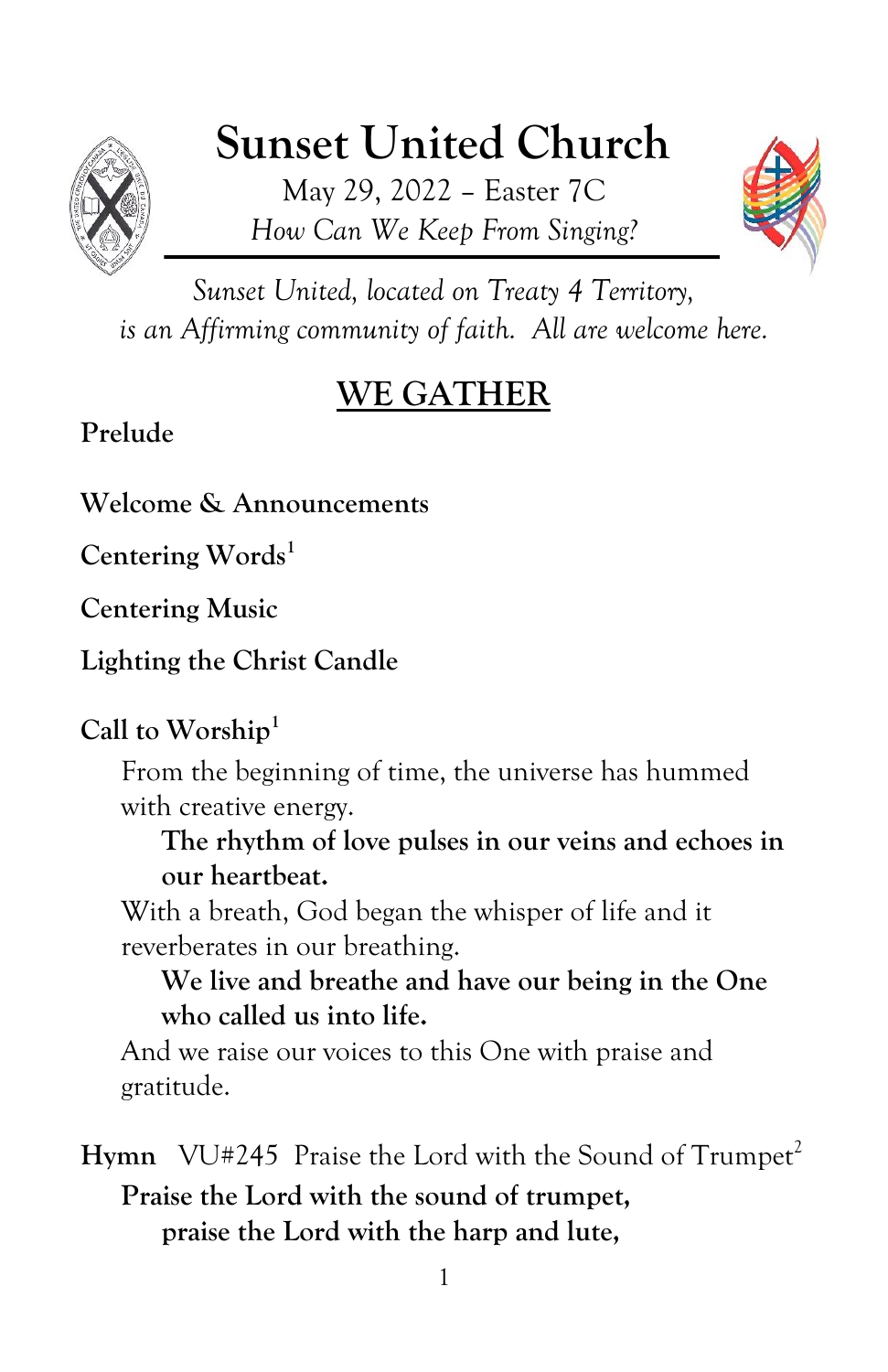**praise the Lord with the gentle-sounding flute. Praise the Lord in the field and forest,**

**praise the Lord in the city square, praise the Lord anytime and anywhere.**

- **Praise the Lord in the wind and sunshine, praise the Lord in the dark of night, praise the Lord in the rain or snow or in the morning light.**
- **Praise the Lord in the deepest valley, praise the Lord on the highest hill, praise the Lord, never let your voice be still.**

**Praise the Lord with the crashing cymbal, praise the Lord with the pipe and string, praise the Lord with the joyful songs you sing.**

- **Praise the Lord on a weekday morning, praise the Lord on a Sunday noon, praise the Lord by the light of sun or moon.**
- **Praise the Lord in the time of sorrow, praise the Lord in the time of joy, praise the Lord every moment, nothing let your praise destroy.**

**Praise the Lord in the peace and quiet, praise the Lord in your work or play, praise the Lord everywhere in every way!**

**Opening Prayer and Confession**

VU#218 We Praise You, O God<sup>3</sup> (v. 3 only) **With voices united our praises we offer and gladly our songs of thanksgiving we raise. Our sins now confessing, we pray for your blessing, to you, our great Redeemer, forever be praised!**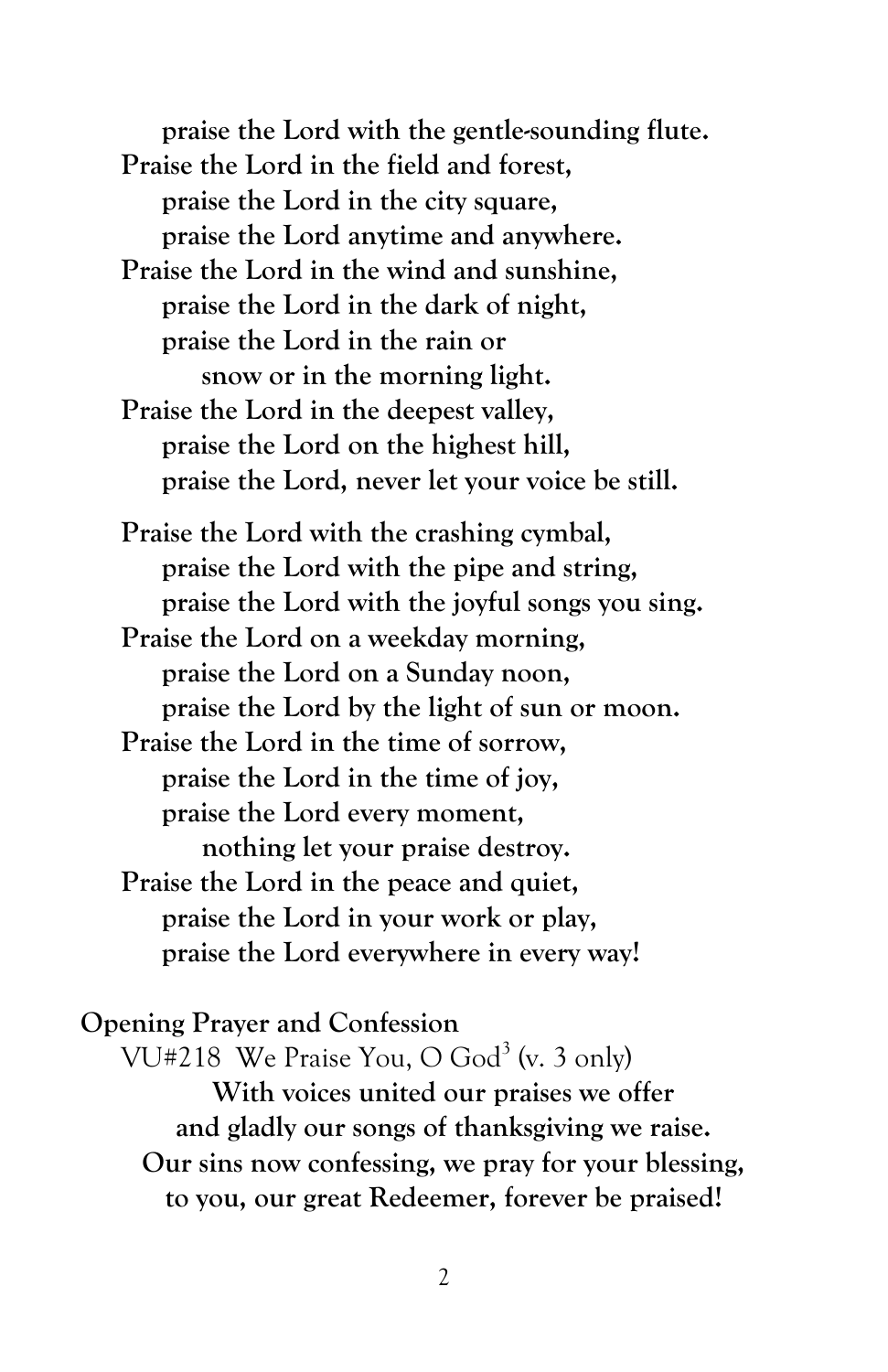#### **Words of Assurance**

God accepts our thanksgiving and our confession. God receives us as we are and loves us. We are a forgiven, loved and thankful people. Let us sing:

**Sung Response** VU#958 Halle, Halle, Halle<sup>4</sup> **Halle, halle, hallelujah! Halle, halle, hallelujah! Halle, halle, hallelujah! Hallelujah! Hallelujah!**

## **WE LISTEN**

### **Prayer of Illumination**

**Scripture** Psalm 150 I Chronicles 13:5-8

**Special Music** Pass Me Not Words by Fanny Crosby Music by William H. Doane Choral Setting by Larry Shackley

#### **Reflection**

*Includes (in order) the following hymns:* VU#240 Praise, My Soul, the God of Heaven $^5$  (vs. 1 to 3) **Praise, my soul, the God of heaven, glad of heart your carols raise; ransomed, healed, restored, forgiven, who, like me, should sing God's praise. Hallelujah! Hallelujah! Praise the Maker all your days! Praise God for the grace and favour shown our forebears in distress; God is still the same forever,**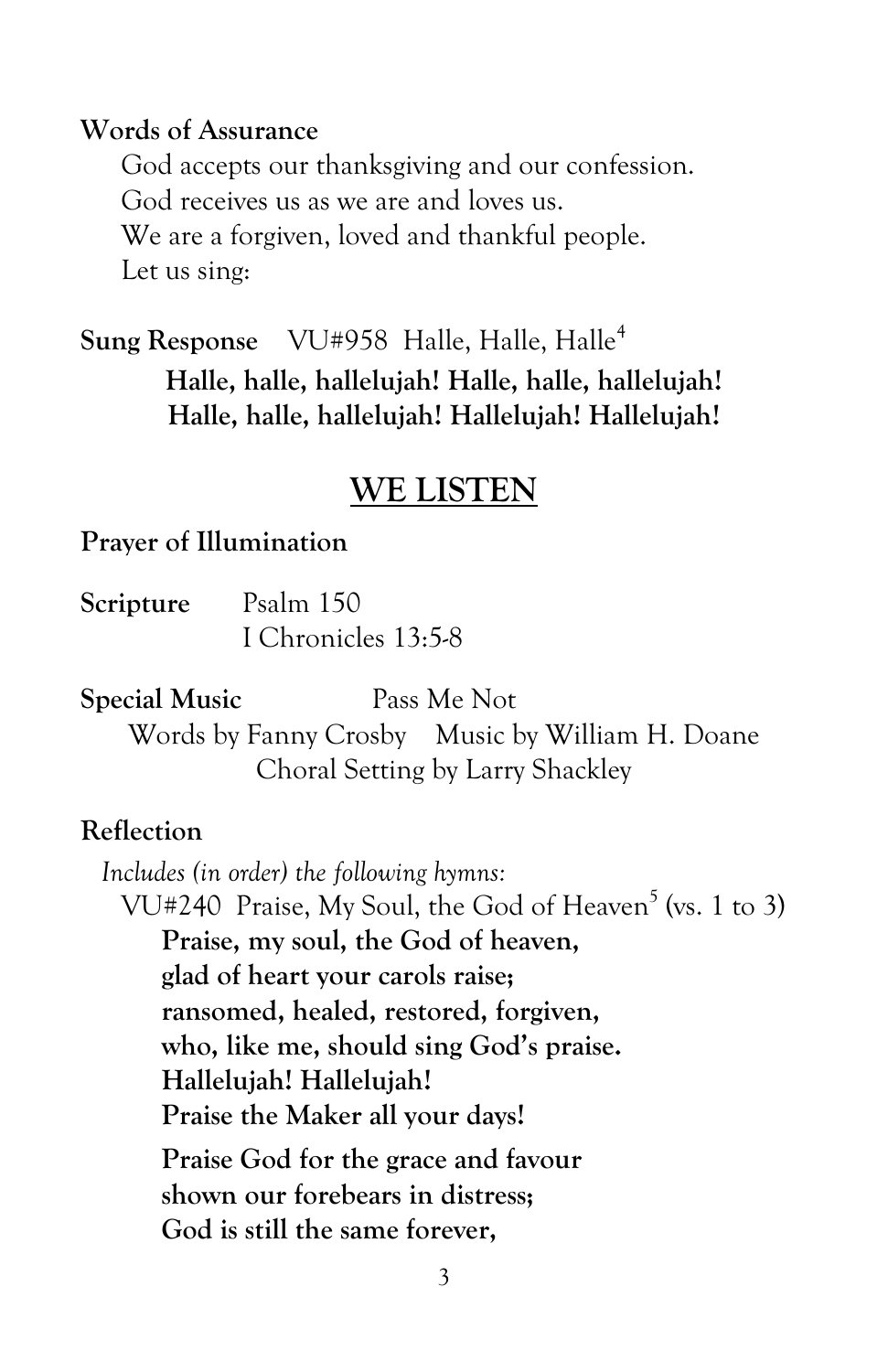**slow to chide and swift to bless. Hallelujah! Hallelujah! Sing our Maker's faithfulness!**

**Like a loving parent caring, God know well our feeble frame; gladly all our burdens bearing, still to countless years the same. Hallelujah! Hallelujah! All within me, praise God's name!**

VU#747 The Lord's My Shepherd

**The Lord's my Shepherd, I'll not want; he makes me down to lie in pastures green; he leadeth me, the quiet waters by.**

**My soul he doth restore again; and me to walk doth make within the paths of righteousness, even for his own name's sake.**

**Yea, though I walk in death's dark vale, yet will I fear no ill; for thou art with me; and thy rod and staff me comfort still.**

**My table thou has furnishèd in presence of my foes; my head thou dost with oil anoint, and my cup overflows.**

**Goodness and mercy all my life shall surely follow me, and in God's house for evermore my dwelling-place shall be.**

4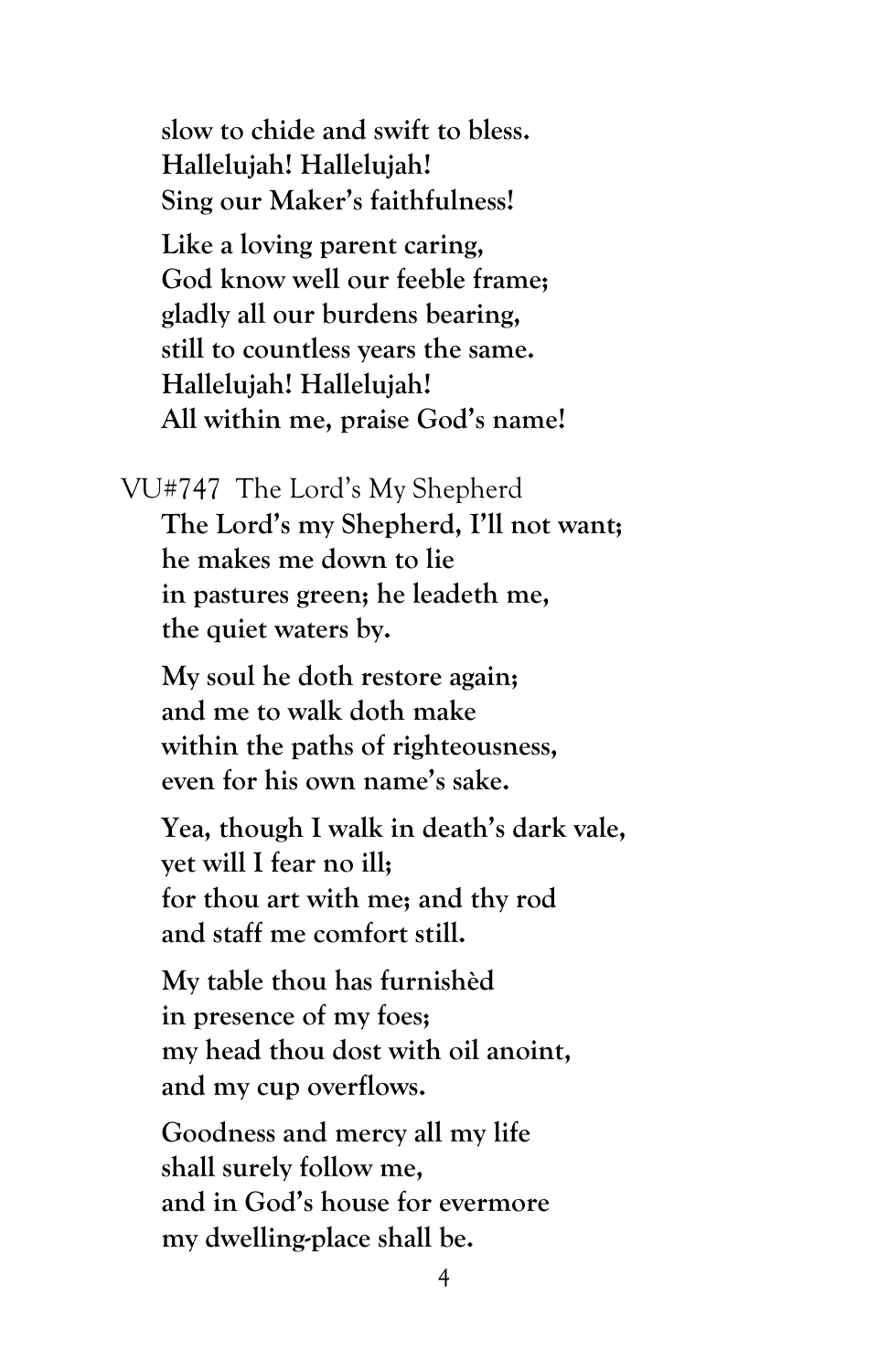VU#144 Were You There<sup>6</sup> (vs. 1 to 3) **Were you there when they crucified my Lord? Were you there when they crucified my Lord? Oh! Sometimes it causes me to tremble, tremble, tremble. Were you there when they crucified my Lord? Were you there when they nailed him to the tree? Were you there when they nailed him to the tree? Oh! Sometimes it causes me to tremble, tremble, tremble.**

**Were you there when they nailed him to the tree?**

**Were you there when the sun refused to shine? Were you there when the sun refused to shine? Oh! Sometimes it causes me to tremble, tremble, tremble. Were you there when the sun refused to shine?**

VU#710 Shall We Gather at the River (vs. 1 & 2) **Shall we gather at the river, where bright angel feet have trod; with its crystal tide for ever flowing by the throne of God. Yes, we'll gather at the river, the beautiful, the beautiful river; gather with the saints at the river that flows by the throne of God.**

**Ere we reach the shining river, lay we every burden down; grace our spirits will deliver, and provide a robe and crown.**

> **Yes, we'll gather at the river, the beautiful, the beautiful river; gather with the saints at the river that flows by the throne of God.**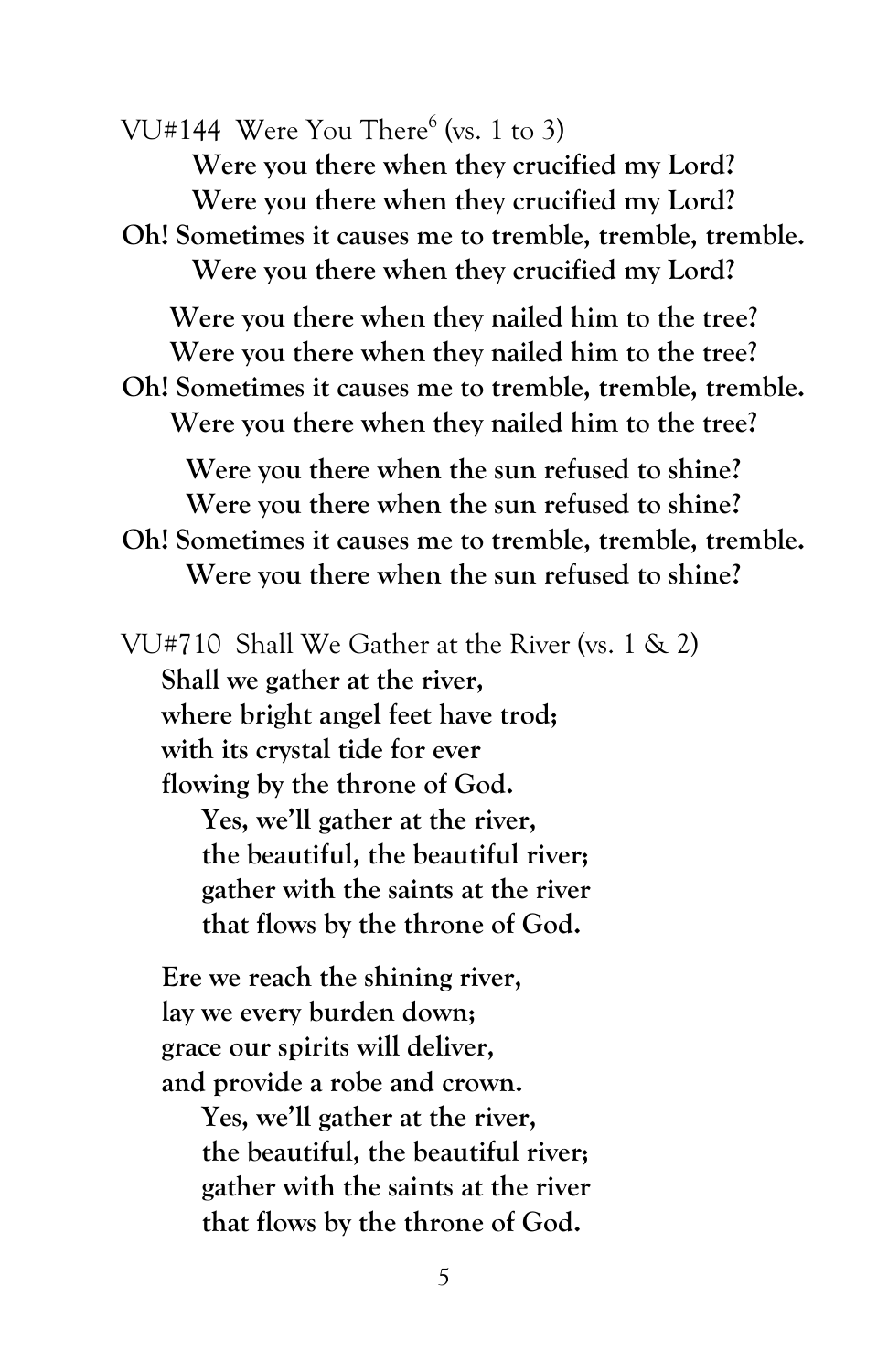**Special Music** River in Judea Lyrics by Linda Marcus Music by Jack Feldman Arranged by John Leavitt

VU#664 What a Friend We Have in Jesus (v. 1) **What a friend we have in Jesus, all our sins and grief to bear! What a privilege to carry everything to God in prayer! O what peace we often forfeit, O what needless pain we bear, all because we do not carry everything to God in prayer.**

VU#87 I Am the Light of the World<sup>7</sup> (vs. 1 & 4) **"I am the light of the world! You people come and follow me!" If you follow and love you'll learn the mystery of what you were meant to do and be.**

**When the song of the angels is stilled, when the star in the sky is gone, when the kings and the shepherds have found their way home, the work of Christmas is begun:**

**"I am the light of the world! You people come and follow me!" If you follow and love you'll learn the mystery of what you were meant to do and be.**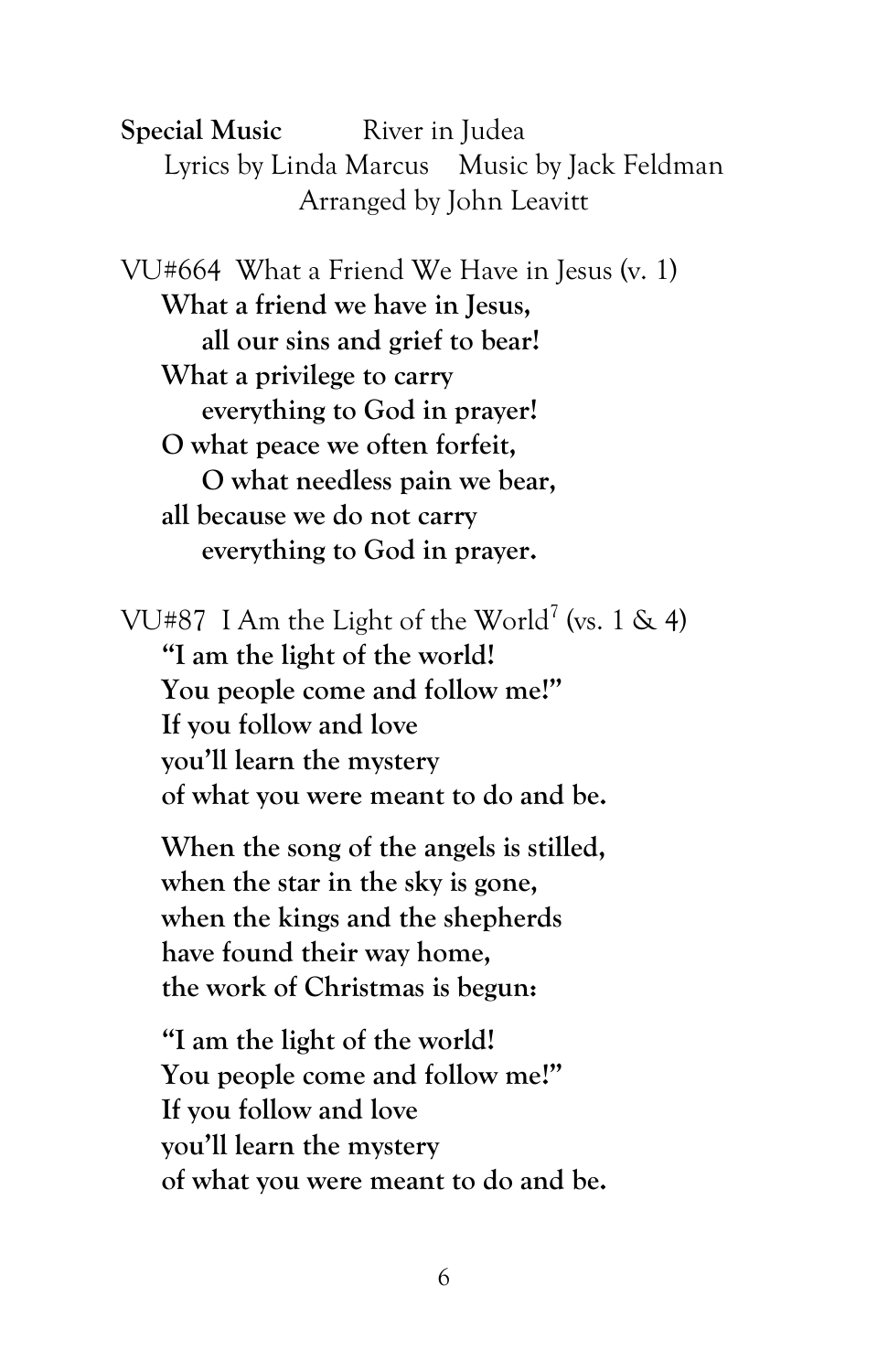**To bring hope to every task you do, to dance at a baby's new birth, to make music in an old person's heart, and sing to the colours of the earth!**

**"I am the light of the world! You people come and follow me!" If you follow and love you'll learn the mystery of what you were meant to do and be.**

| <b>Special Music</b> | A Place at the Table          |
|----------------------|-------------------------------|
|                      | Words by Shirley Erena Murray |
|                      | Music by Mary McDonald        |

### **Offering Dedication**

**Prayers of the People and the Lord's Prayer** *(at the beginning and end of the prayer)* VU#400 Lord Listen to Your Children Praying<sup>8</sup> **Lord, listen to your children praying, Lord, send your Spirit in this place; Lord, listen to your children praying, send us love, send us power, send us grace!**

**Our Father, who art in heaven, hallowed be thy name. Thy kingdom come, Thy will be done on earth as it is in heaven. Give us this day our daily bread; and forgive us our trespasses, as we forgive those who trespass against us; and lead us not into temptation, but deliver us from evil. For thine is the kingdom, and the power, and the glory, for ever and ever. Amen.**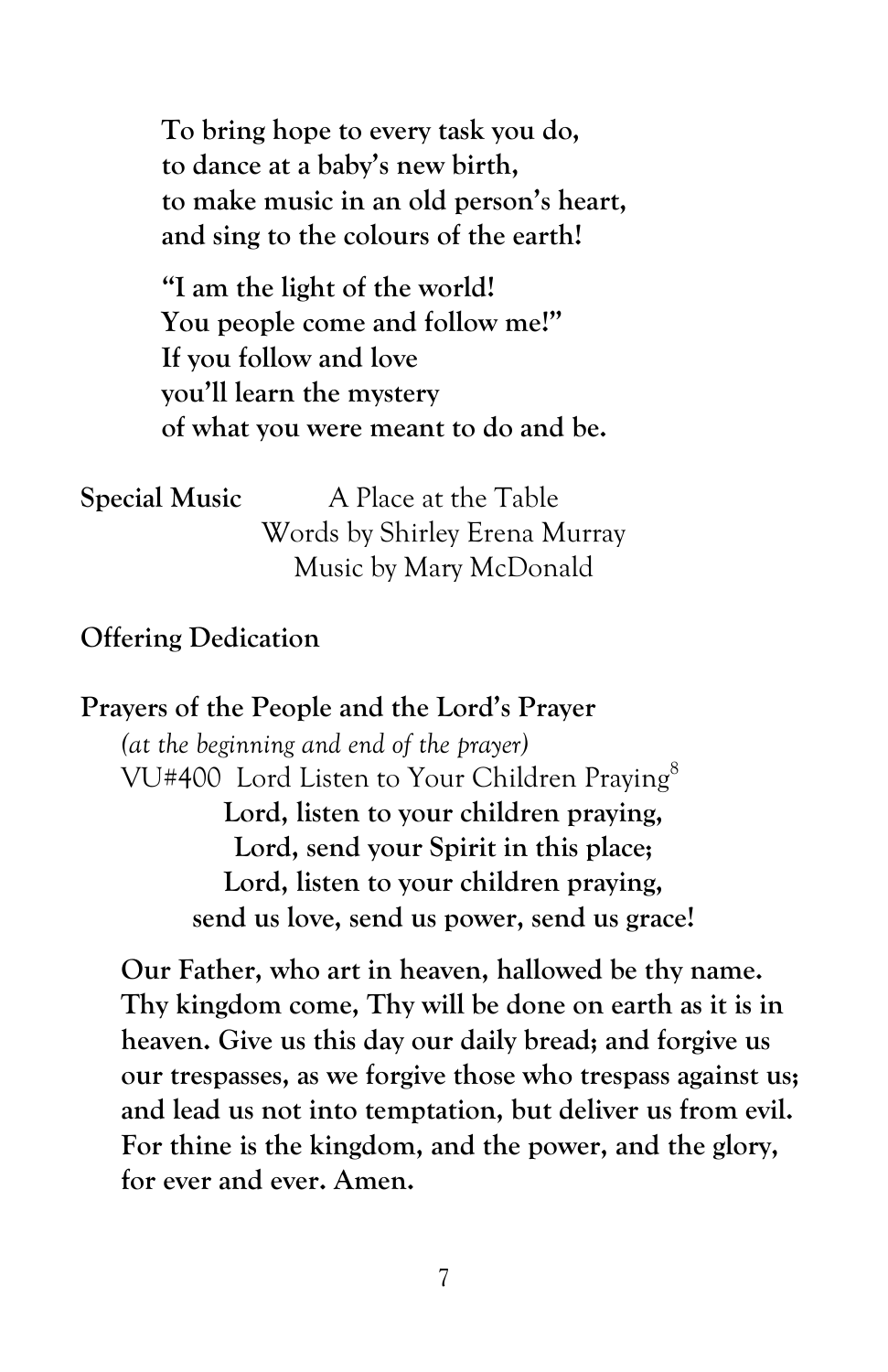## **Hymn** VU#586 We Shall Go Out with Hope of Resurrection<sup>9</sup>

**We shall go out with hope of resurrection; we shall go out, from strength to strength go on; we shall go out and tell our stories boldly; tales of a love that will not let us go. We'll sing our songs of wrongs that can be righted; we'll dream our dreams of hurts that can be healed; we'll weave a cloth of all the world united within the vision of new life in Christ.**

**We'll give a voice to those who have not spoken; we'll find the words for those whose lips are sealed; we'll make the tunes for those who sing no longer, expressive love alive in every heart. We'll share our joy with those who still are weeping, raise hymns of strength for hearts that break in grief, we'll leap and dance the resurrection story, including all in circles of our love.**

**Sending Forth and Blessing**

**Hallelujah Amen**

*Postlude*

**ଶଶଶଶଶଶଶଶଶଶଶଶଶଶଶଶଶଶଶଶଶଶଶଶଶଶଶଶଶ**ଶଶ

**Minister:** Rev. Tricia Gerhard (she/her) **Children & Youth Minister:** Michelle McConkey (she/her) **Choir Director:** Corinne Groff (she/her) **Pianist:** Shirley Hill (she/her) **ର୍ଶ୍ୟକ୍ରମ୍ୟର୍କ୍ୟିଟ୍ୟିଟ୍ରାସିନ୍ୟିଟ୍ୟିଟ୍ରାସିନ୍ୟିଟ୍ରାସିଟ୍ରାସିଟ୍ରାସିନ୍ୟିଟ୍ରାସିନ୍** <sup>1</sup> Worship service written by Nancy Knox, found on Gathering Worship.ca

used with permission.